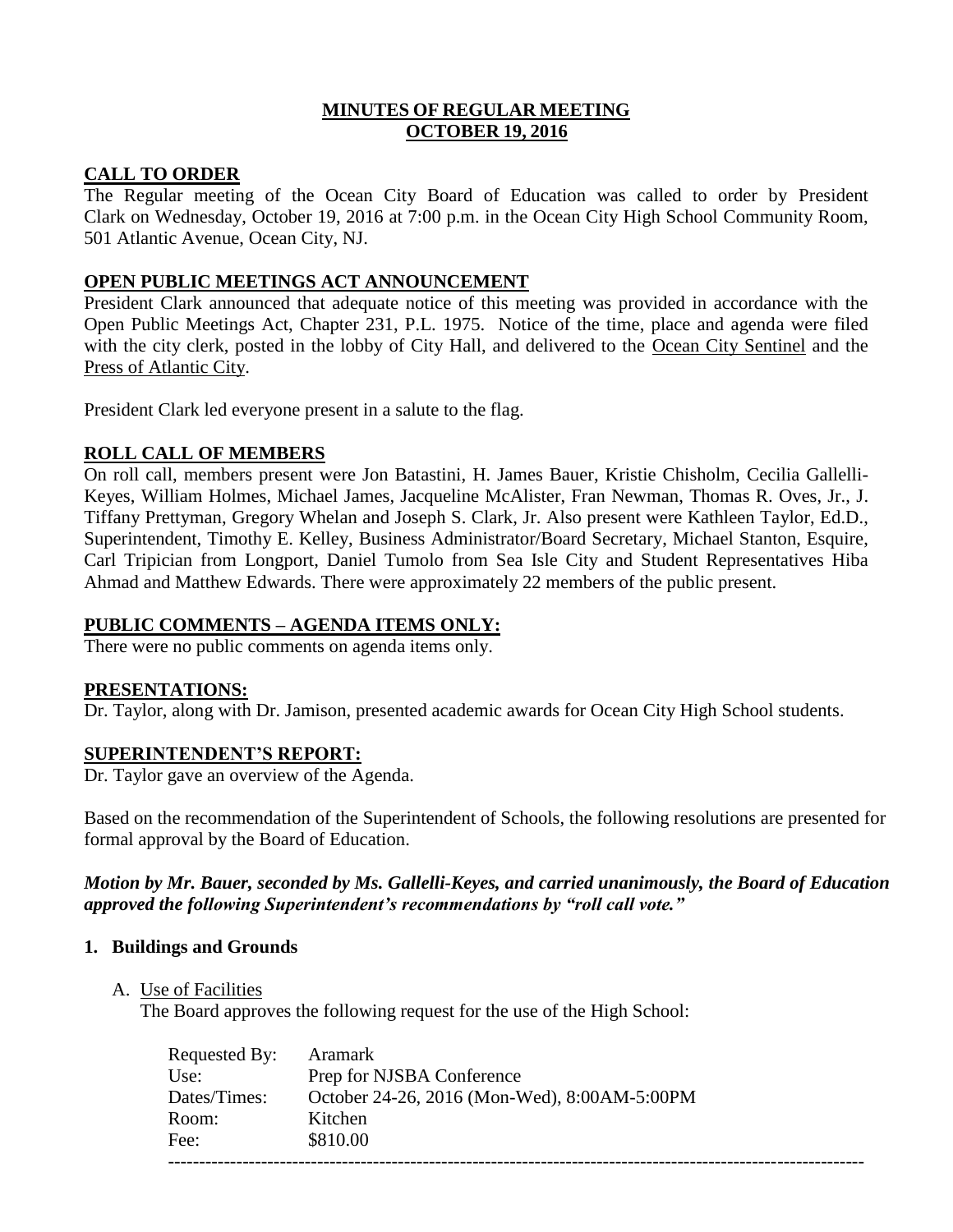| Requested By:<br>Use:<br>Date/Times:<br>Room:<br>Fee:                         | City of Ocean City Recreation Department<br>Men's Basketball League<br>October 26, 2016 (Wed), 6:30PM-10:00PM<br>Main Gym<br>No charge                   |
|-------------------------------------------------------------------------------|----------------------------------------------------------------------------------------------------------------------------------------------------------|
| Requested By:<br>Use:<br>Dates/Times:                                         | Ocean City Jr. Wrestling<br><b>Board Meetings</b><br>December 6, 2016, January 10, 2017, February 7, 2017 and February 28, 2017<br>(Tues), 6:00PM-6:30PM |
| Room:<br>Fee:                                                                 | Classroom C105<br>No charge                                                                                                                              |
| ----------------------<br>Requested By:<br>Use:                               | City of Ocean City<br>Dr. Martin Luther King Program                                                                                                     |
| Date/Times:<br>Room:<br>Fee:                                                  | January 14, 2017 (Sat), 8:00AM-4:00Pm<br>Auditorium, Cafeteria and Kitchen<br>No charge                                                                  |
| <b>Informational Items</b><br>Fire Drills                                     |                                                                                                                                                          |
| Ocean City High School<br><b>Ocean City Primary School</b>                    | September 12, 2016<br>Ocean City Intermediate School September 8, 2016<br>September 13, 2016                                                             |
| <b>Security Drills</b><br>Ocean City High School<br>Ocean City Primary School | September 14, 2016<br>Ocean City Intermediate School September 14, 2016<br>September 14, 2016                                                            |
| Ocean City High School<br>Ocean City Primary School                           | <b>School Bus Emergency Evacuation Drills (Attachment)</b><br>October 4, 2016<br>Ocean City Intermediate School October 4, 2016<br>October 4, 2016       |
| $\bullet$<br>No report.                                                       | Buildings and Grounds Committee Report - Mr. Oves, Chairperson                                                                                           |

## **2. Curriculum and Student Affairs**

- A. High School Field Trip Request The Board approves the attached High School Field Trip list.
- B. High School After-School Student Athletic Trainer Club The Board approved a High School Student Athletic Trainer Club. The program will help students interested in pursuing degrees in the health sciences and will be limited to students in  $11<sup>th</sup>$  and  $12<sup>th</sup>$ grades. The Club will be overseen by one volunteer advisor for the 2016-17 school year; therefore, there is no cost to the Board.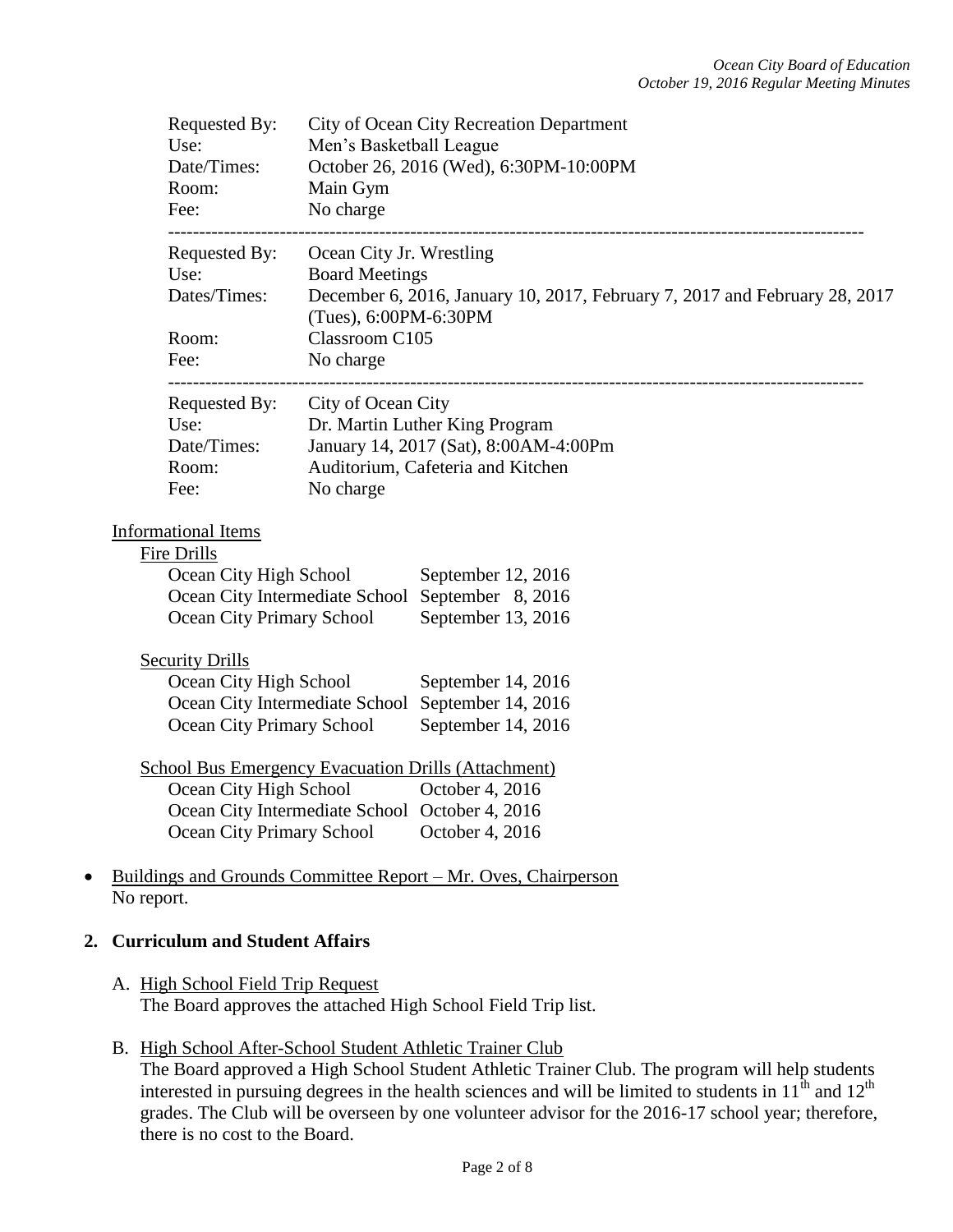Informational Items

Out-of-School Suspension Reports for September 2016

 Curriculum and Student Affairs Committee Report – Mrs. McAlister, Chairperson Mrs. McAlister gave a report of the Committee meeting.

## **3. Finance**

- A. Bill List (Attachment #3.A) The Board approves payment of bills for October 2016 in the amount of \$2,304,498.77.
- B. Travel & Expense Reimbursement (Attachment #3.B) The Board approves the October 2016 list of Board of Education Members and School District Staff travel and related expense reimbursements.
- C. Food Service Report (Attachment #3.C) The Board accepts the Food Service Monthly Finance Report for September 2016.
- D. Comprehensive Maintenance Plan and Form M-1 (Attachment #3.D) The Board approves the 2016-17 Comprehensive Maintenance Plan and the annual Maintenance Budget Amount Worksheet (Form M-1) and authorizes the School Business Administrator to file the plan and worksheet with the County Office per N.J.A.C. 6A:26A.
- E. US Communities Governmental Purchasing Alliance

The Board authorizes the lease of photocopiers to be obtained from Keystone Digital Imaging, Inc. (KDI) in accordance with the U.S. Communities Government Purchasing Alliance ("U.S. Communities") and The Fairfax County, Virginia contract for Multifunction Devices / Managed Print Services, Number 4400003732. The School Business Administrator is authorized to issue a purchase order(s) for said photo copiers in accordance with the terms of the U.S. Communities & Fairfax County, Virginia contract Number 4400003732 as authorized by N.J.S.A. 52:34-6.2(b), PL 2011, c 139 and New Jersey Division of Local Government Services (DLGS) Local Finance Notice LFN 2012-10. The lease is a 60 month term for 23 Savin copiers with a monthly lease payment of \$2,698. Usage is billed on a cost per copy basis.

F. Grant Award

The Board accepts the 2016 BASF Science Education Grant in the amount of \$5,000 awarded to the High School for their proposal for Implementing a Comprehensive Marine Academy and their efforts to foster students' interest in the sciences.

- **4. Personnel** (All motions are upon Superintendent's recommendation:)
	- A. Substitutes and Sporting Event Workers (Attachment #4.A) The Board approves the attached criminal history approved/HIB trained substitutes and sporting event workers for the 2016-17 school year.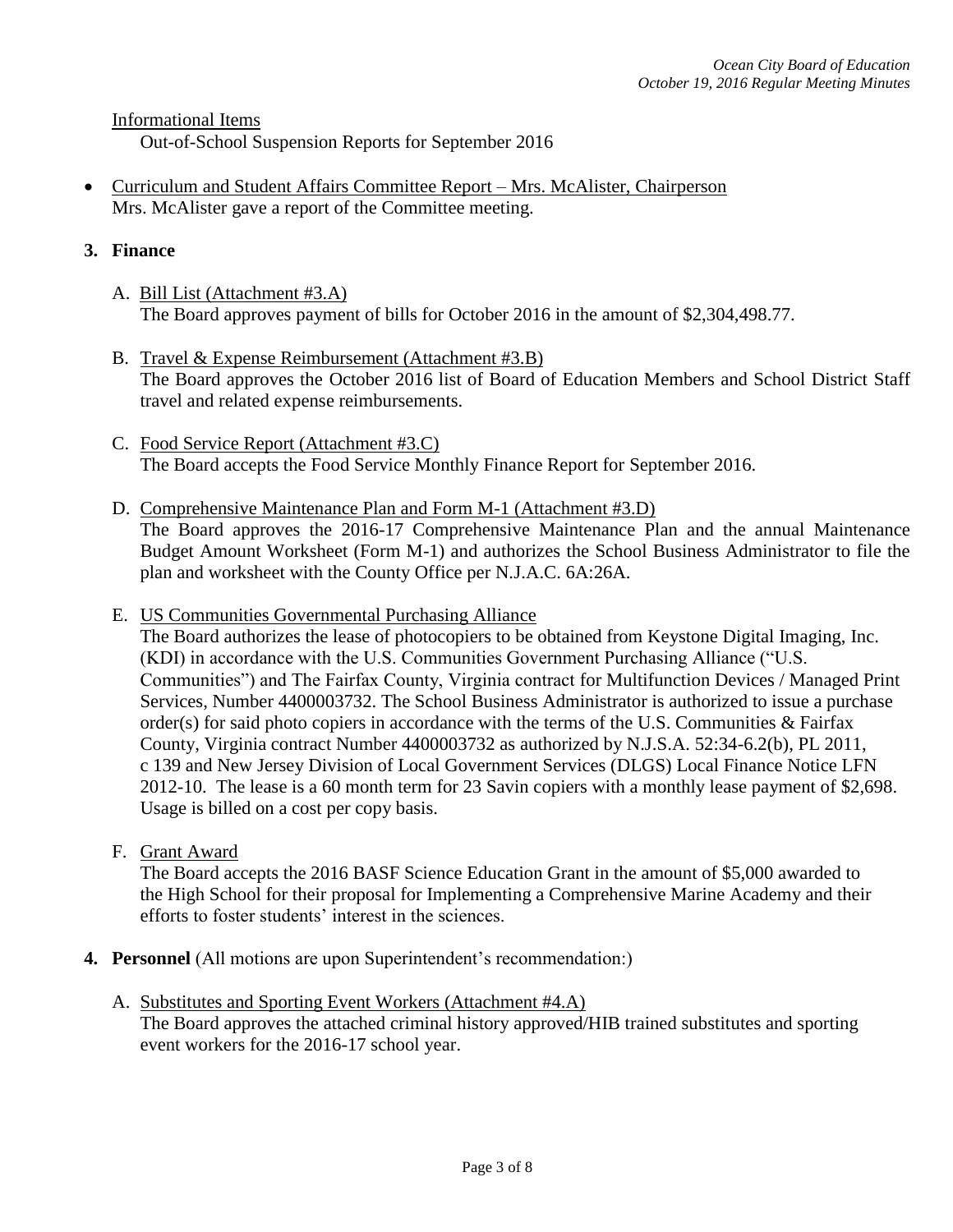B. New Job Descriptions (Attachment #4.B)

The Board approves the attached job descriptions for the following: Event Cashier Event Ticket Collector Event Security Person Event Site Manager Co-Curricular Activity/Club Advisor Co-Curricular Activity Volunteer Advisor

## C. Superintendent's Goals

The Board approves the following Superintendent's goals, which have been approved by the Interim Executive County Superintendent, for the 2016-17 school year:

- Goal # 1 To improve the School District's cyber-security profile and preparedness rating by one category on the Consortium for School Networking Security Rubric and Planning Grid.
- Goal # 2 To examine a wide-range of digital tools and practices in order to develop a digital migration plan designed to strengthen students' learning experiences and improve educational outcomes.
- Goal # 3 To address and establish learning patterns in closing the achievement gap of students in grades  $3^{rd} 8^{th}$ .

#### D. High School Coach and Stipend

The Board approves Daniel Calhoun, assistant wrestling coach, at a stipend of \$5,135, for the 2016-17 school year.

- E. High School Volunteer Coach The Board approves Dane Tabano, volunteer wrestling coach, for the 2016-17 school year.
- F. High School Volunteer Co-Curricular Activity Club Advisor The Board approves Beth Kelly, as a volunteer co-curricular activity club advisor for the Student Athletic Trainer Club, for the 2016-17 school year.
- G. Leave of Absence High School Supportive Staff (Attachment #4.G) The Board approves employee #2229, a paid leave of absence, effective September 29, 2016 through October 13, 2016 and a FMLA unpaid leave of absence, effective October 14, 2016 through October 31, 2016, with an expected return date of November 1, 2016.
- Negotiations Committee Report Mr. Bauer, Chairperson No report.

## **5. Policy**

A. Policy –  $1<sup>st</sup>$  Reading

The Board approves the following replacements, additions and/or deletions to the Board Policy and/or Regulation Manuals.

• 9182 Co-Curricular Activity/Club Volunteer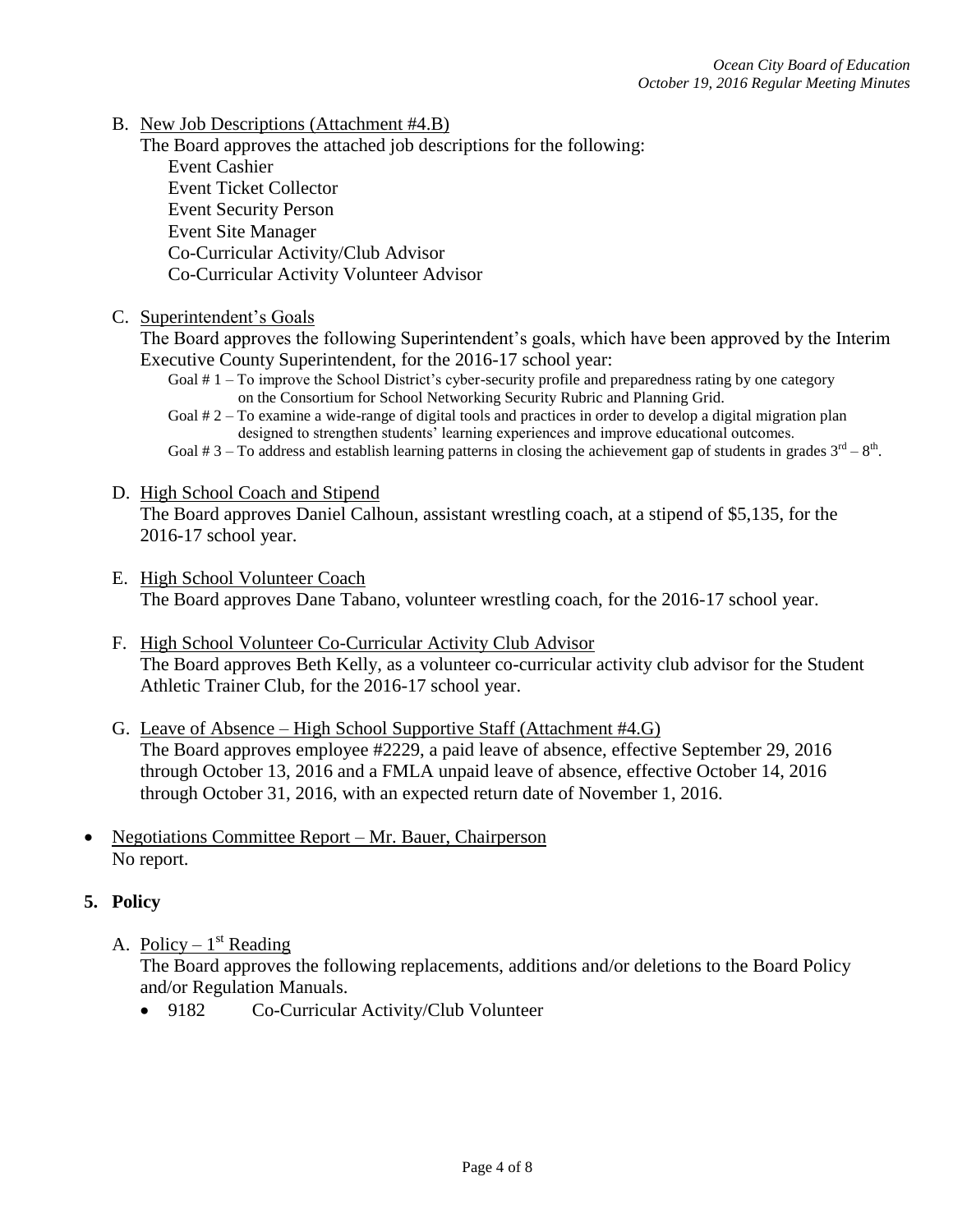B. QSAC District Performance Review

The Board approves the accuracy and submission of the attached New Jersey Quality Single Accountability Continuum (QSAC) District Performance Review for the 2016-17 school year for the following categories for the New Jersey Department of Education:

| <b>Instruction and Program</b> | 89%  |
|--------------------------------|------|
| <b>Fiscal Management</b>       | 100% |
| Governance                     | 100% |
| Operations                     | 100% |
| Personnel                      | 100% |

# C. QSAC Statement of Assurance

The Board approves the accuracy and submission of the attached New Jersey Quality Single Accountability Continuum (QSAC) Statement of Assurance (SOA) for the 2016-17 school year for the following categories to the New Jersey Department of Education.

| <b>Instruction and Program</b> | 100% |
|--------------------------------|------|
| <b>Fiscal Management</b>       | 100% |
| Governance                     | 100% |
| Operations                     | 100% |
| Personnel                      | 100% |
|                                |      |

• Policy Committee Report – Mrs. Prettyman, Chairperson Mrs. Prettyman gave a report of the Committee meeting.

# **6. District Communications**

• District Communications Committee Report - Ms. Gallelli-Keyes, Chairperson Ms. Gallelli-Keyes gave a report of the Committee meeting.

*Motion by Mr. Bauer, seconded by Mrs. McAlister, and carried unanimously, the Board of Education (Ocean City Representatives) approved the following Superintendent's recommendations by "roll call vote."* 

# **2. Curriculum and Student Affairs**

- C. Intermediate School Grant Application Submission **(Ocean City Representatives Only)** The Board authorizes the Intermediate School's submission of two grant applications, one to *Digital Wish* and one to *Donor Choose*. Both grant applications are to provide the Language Arts and Social Studies Departments with Chromebooks and carts/docking stations to achieve the 1:1 device status.
- D. Intermediate School Field Trip Request **(Ocean City Representatives Only)** The Board approves the attached Intermediate School Field Trip list.
- E. Intermediate School Extended Support Program for Students **(Ocean City Representatives Only)** The Board approves the Afterschool Help Program for Students in grades 4-8. The Program will run from mid-January to mid-April 2017. The cost of the Program is for 10 teachers @\$30/hour, not to exceed 150 hours or a total of \$4,500.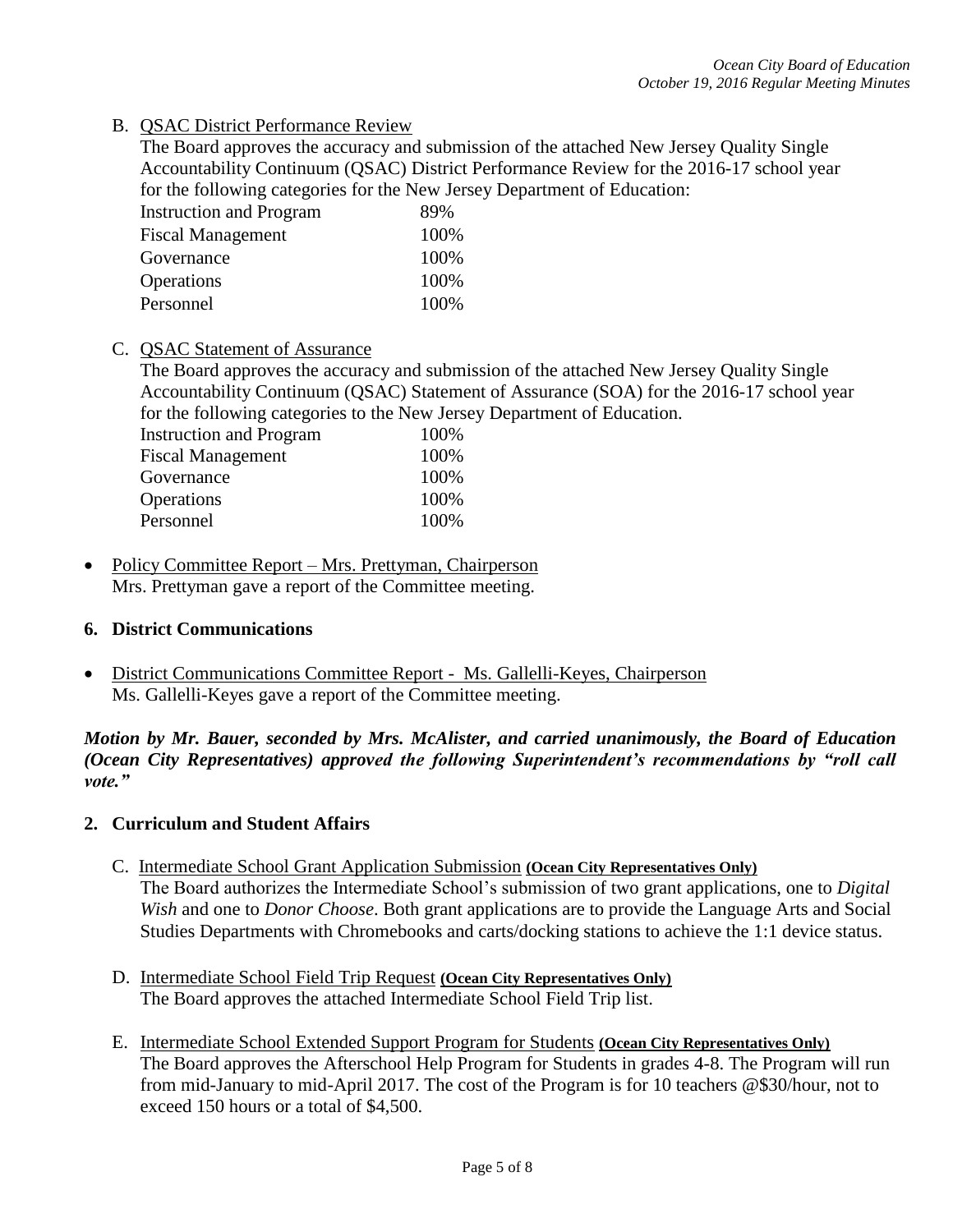F. Primary School Grant Application Submission **(Ocean City Representatives Only)** The Board authorizes the Primary School's submission of the Title I Arts – Integration Pilot Program17 AY07-H02 Grant. The grant will enable the Primary School to investigate and apply various research-based arts-integration techniques that serve as intervention strategies leading to increased student achievement and school improvement.

## **3. Finance**

G. Tuition Contract Agreement **(Ocean City Representatives Only)**

The Board approves the 2016-17 Tuition Contract Agreement with the Lower Township Board of Education for one grade 5 student placed in a DCP&P resource family home and attending Lower Township Elementary School District effective September 6, 2016 in the amount of \$1,195.70 per month.

#### H. Donation **(Ocean City Representatives Only)**

The Board accepts a \$500 donation to the Intermediate School Student Activities Account/Boys and Girls Track teams from Parkhurst Distributing Company, Inc.

#### I. Donations **(Ocean City Representatives Only)**

The Board accepts the following donations from the Ocean City PTA for the Intermediate and Primary Schools:

| <b>Intermediate School</b>         |            |
|------------------------------------|------------|
| <b>Franklin Institute Assembly</b> | \$525.00   |
| <b>Heavy Duty Laminator</b>        | \$345.19   |
| Olympus Digital Voice              | \$84.78    |
|                                    |            |
| <b>Primary School</b>              |            |
| Map in the Spanish Classroom       | \$253.95   |
| 8 Computer Robots                  | \$1,283.60 |
| <b>3D Printing Filaments</b>       | \$266.97   |

# **4. Personnel** (All motions are upon Superintendent's recommendation:)

H. Revised Leave of Absence – Intermediate School Certificated Staff (Attachment #4.H) (**Ocean City Representatives Only)**

The Board approves employee #2903, a revised FMLA/NJFLA intermittent leave of absence, effective October 12, 2016 through October 25, 2016, December 9, 2016 through December 15, 2016, and January 2, 2017 through January 6, 2017.

I. Intermediate School Site Monitor and Stipend **(Ocean City Representatives Only)** The Board approves Andrew Benfer, Intermediate School site monitor for the Intermediate School Theater Camp 2-week program, at a stipend of \$30 per hour, not to exceed a total of 5-7 hours per week.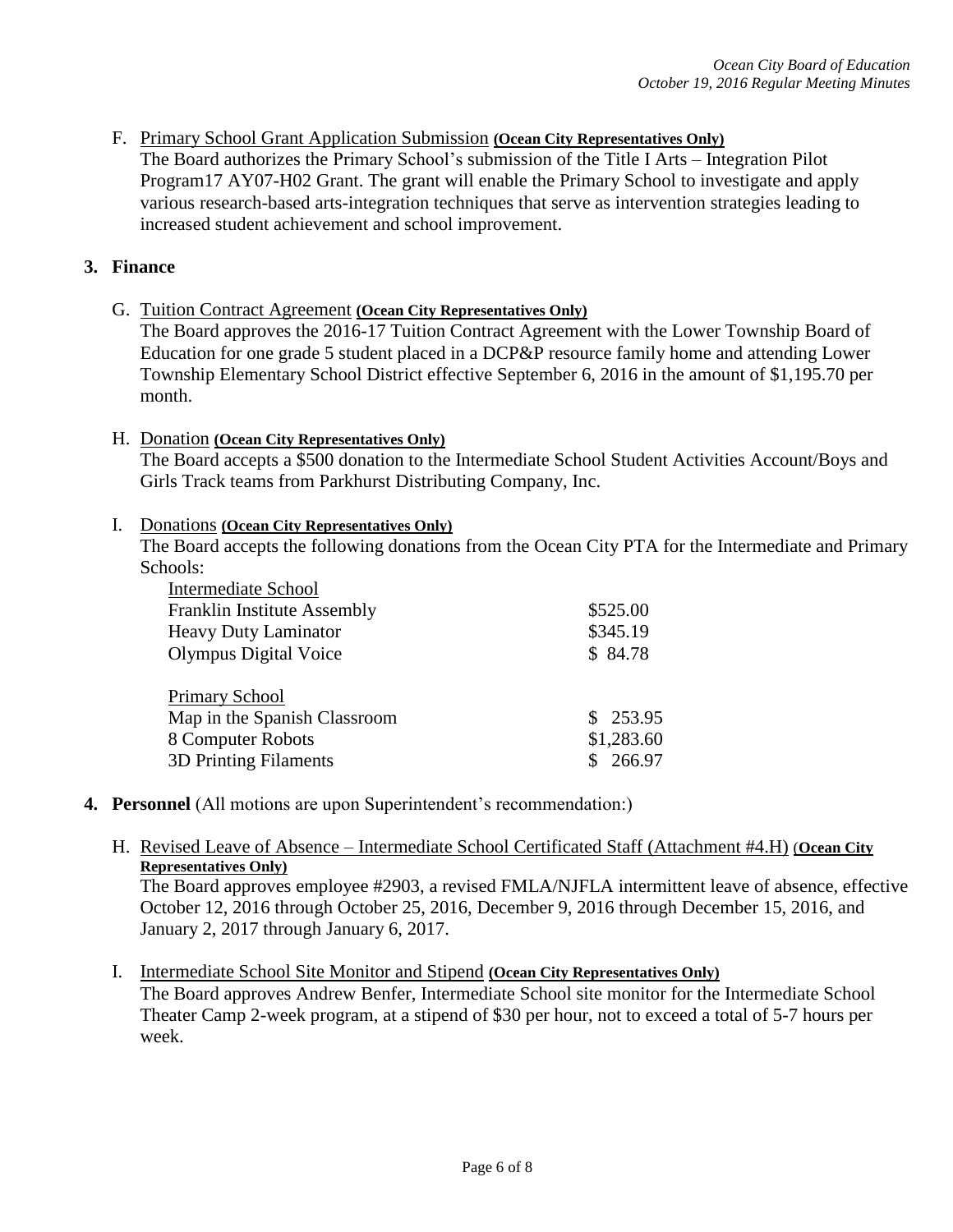- J. Primary School Site Monitors and Stipends **(Ocean City Representatives Only)** The Board approves Jennifer DeVlieger and Francesca Siligrini, Primary School site monitors for the Primary School Theater Camp 2-week program, at a stipend of \$30 per hour, not to exceed a total of 5-7 hours per week.
- K. Primary School EASE Program / After School Parental Involvement Teachers and Stipends (Attachment #4.K) **(Ocean City Representatives Only)** The Board approves the attached Primary School EASE Program / After School Parental Involvement teachers at a stipend of \$30 per hour, total program not to exceed 630 hours, or a total of \$18,900. All expenses will be paid for with FY2017 NCLB, Title I funding.
- L. Primary School Co-Curricular Activity Club Advisors and Stipends **(Ocean City Representatives Only)** The Board revises the co-curricular activity club advisor for the Primary School Newspaper Club from Francesca Siligrini, level 1, at a stipend of \$1,798 to co-advisors Francesca Siligrini and Randall Kohr,  $\frac{1}{2}$  of level 1, at a stipend of \$899 each.

## **APROVAL OF MINUTES:**

Motion by Mrs. Chisholm, seconded by Mr. Holmes, the Board of Education approved the minutes of the September 28, 2016 Regular Meeting as presented.

## *Motion carried with the following votes to abstain: Mrs. McAlister and Mr. Clark.*

#### **UNFINISHED BUSINESS:**

There was no unfinished business.

#### **NEW BUSINESS:**

There was no new business.

## **PUBLIC COMMENTS:**

Victor Staniec addressed the Board regarding school choice for the 2017-18 school year.

#### **BOARD COMMENTS:**

Comments included back to school nights for the current school year; the potential of investigating an ROTC program for the high school; and the unveiling of the new school mascot.

#### **BOARD PRESIDENT COMMENTS:**

President Clark commented on the District's upcoming presentations at the New Jersey School Boards conference being held in Atlantic City.

## **EXECUTIVE SESSION:**

There was no Executive Session.